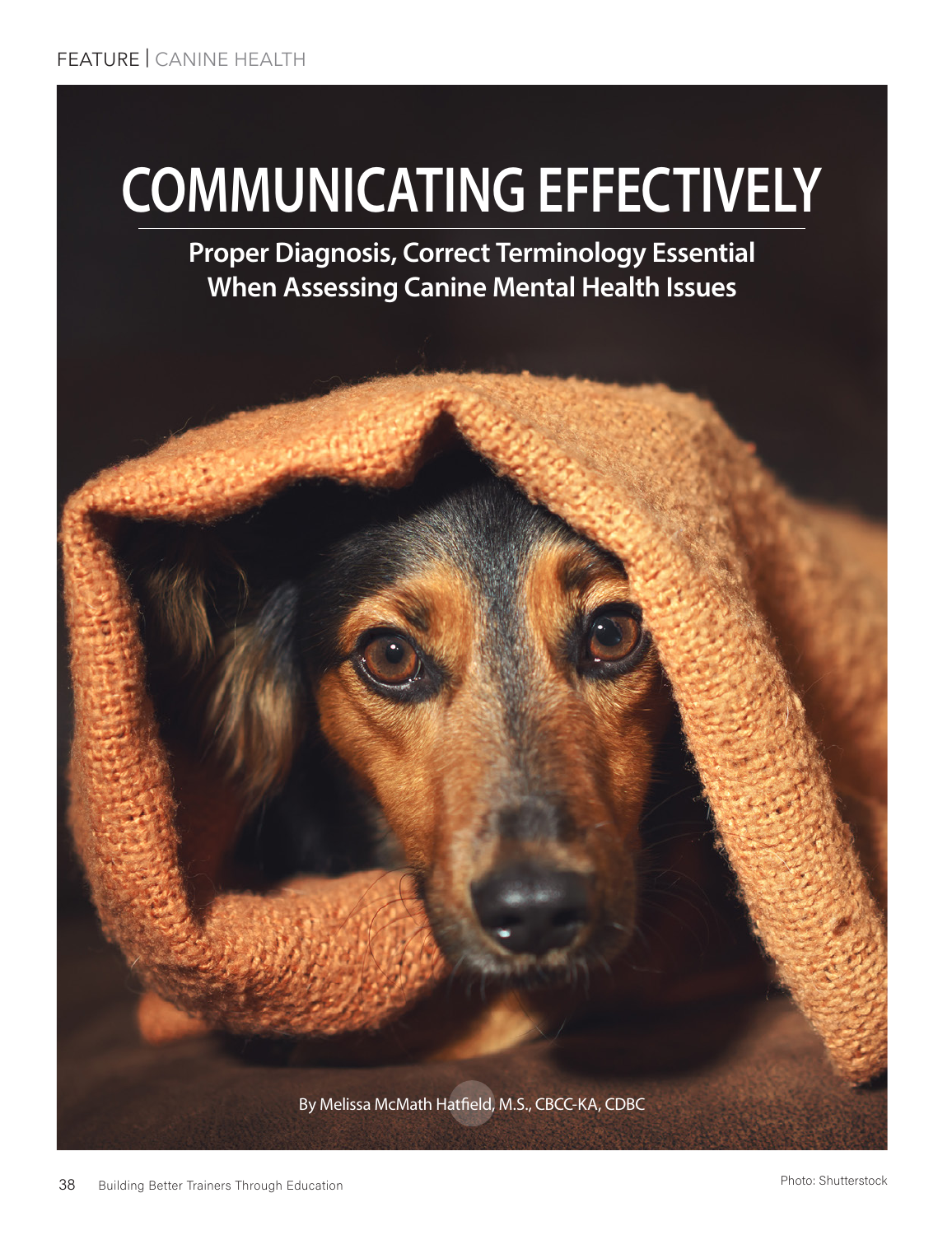ental health issues such as fear, anxiety, aggression, phobia, and obsessive-compulsive behaviors are dealt with on a regular basis by trainers, behavior consultants, rescues, and shelters. It is critical for professionals to use the correct terminology when discussing a dog and its behavior. Accurate terminology to describe a behavior provides the avenue for effective communication and treatment.

The term "mental health" is appropriate, because we are discussing the dog's emotional state. The same terms we use for humans to describe an emotion can also be used to describe the dogs. One reason is that we have no other language or term specific for the dog, e.g., fear, anxiety, or aggression. There are multiple terms that are universally understood whether describing an emotional state in a human or dog such as: depressed, afraid, nervous, or happy. These terms are similar in their definitions and descriptions and can be appropriately applied to for both species. Everyone can understand their meanings, be it with a human or a dog's behavior. The problem, of course, is that a human can "tell" us how they feel; a dog can only "show" us. As animal science professor, Temple Grandin teaches us, overt behavior is indicative of the internal state. We must learn to listen with our eyes.

Science has provided us with reliable research and insight proving that dogs not only experience the same core emotions that humans experience, but they are able to think, and problem solve as well. The old theory they just respond to stimuli should be gone forever.

Recent MRI studies have confirmed that the dog's brain structure enables them to experience the same core emotions as that of a two-and-one-half-year-old child, so we should feel comfortable using terms interchangeably for both the human and the dog. Research has shown us that dogs and humans have the same hormones and chemical changes when they experience similar emotions. For example, the hormone, oxytocin, is involved with feeling love, affection for others, and bonding. Stanley Coran, Ph.D., an expert on dog-human interaction, states that dogs have "the same neurology and chemistry that people have, so it seems reasonable to suggest that dogs also have emotions that are similar to ours." However, this should be done with caution. This new scientific knowledge provides a productive but generic means of communication, while keeping in mind that, although some basic similarities exist, there are still inherent complex differences.

According to Dr. Coran, the dog's emotions progress in a developmental sequence just like the human up to the age of two and half years old. This developmental sequence stops when it reaches the complex emotions such as shame, pride, and guilt. These start from birth and develop up to the fourth and sixth month:



## **Understanding terminology part of correct diagnosis**

Listed below are some common diagnoses that mean very different emotional states and are often used interchangeably and incorrectly. This is a common problem among professionals. A correct diagnosis is imperative, so an appropriate treatment plan can be developed. Understanding the difference in terminology and applying them appropriately is critical. A treatment or training protocol is only as good as the diagnoses.

## **Temperament vs. Personality**

**Temperament** is innate, inherited and cannot be learned. It can be described as a natural instinct, or how a dog reacts to its environment, whether it is confident, aggressive or fearful. Temperament is exhibited early in the developmental stages and tends to remain the same throughout life.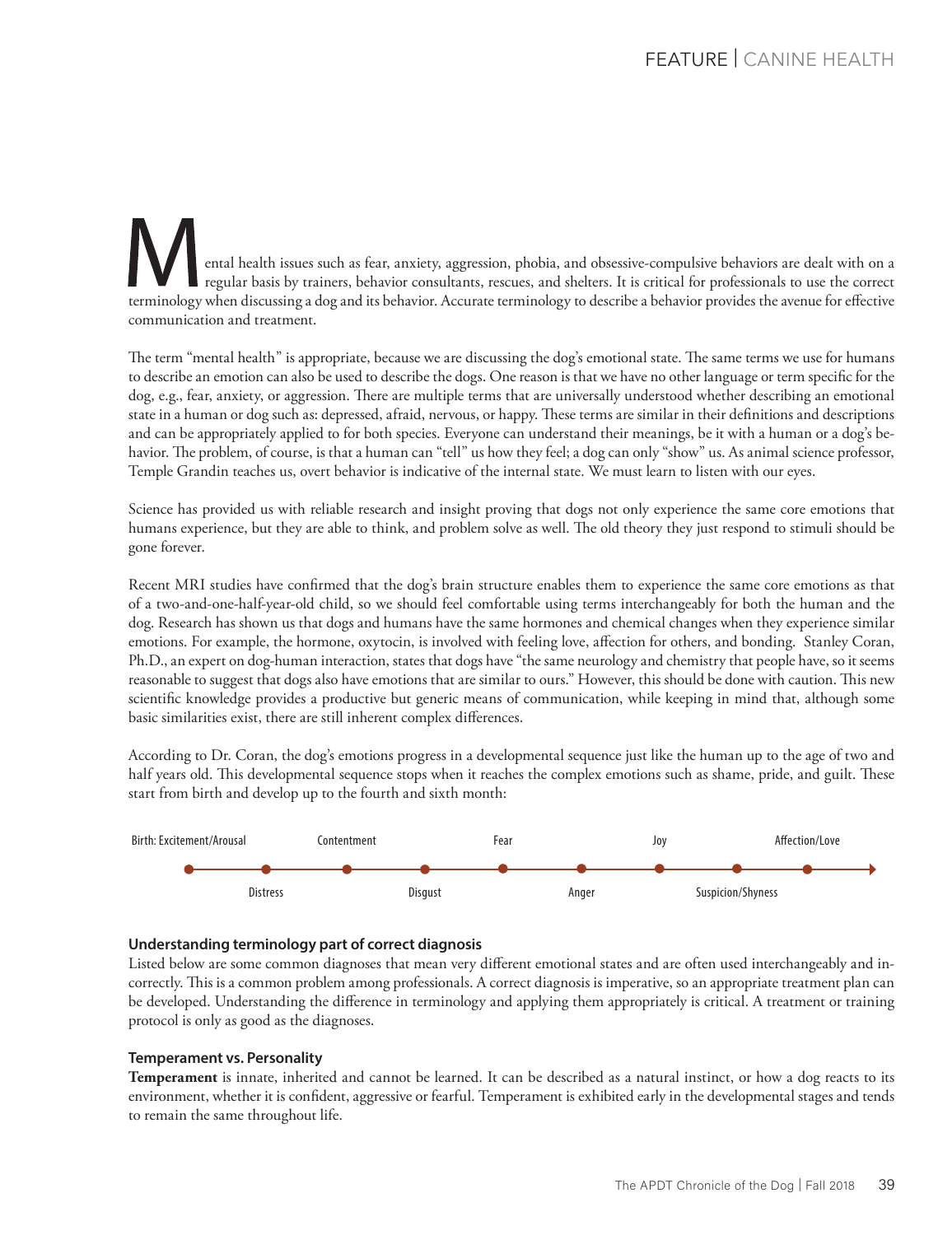**Personality** reflects learning from exposure to a variety of situations starting early in life and continuing into adulthood. It can be influenced and manipulated by education, socialization and experience. In a puppy, early, consistent and positive training plays a major role in the development of the individual's personality and equally formative is incorrect or lack of training.

For dogs, personality traits such as extroversion, agreeableness, and openness to new experiences are hallmarks of a response. The medical definition of arousal is a state of physiological alertness and readiness for action.

In her blog "Understanding Canine Arousal," Dr. Emma Hughes (March 3, 2018/Canine Arousal) means that when individuals are exposed to a high level of sensory stimulation, their brains are flooded with excitatory chemicals, such as adrenaline and cortisol.

In evolutionary terms, this is important as it regulates consciousness, attention and information process, all of which are vital in helping

"If we understand the definition of the diagnoses and the behaviors that support it, this will assure that everyone is on the same page."

individuals stay safe. Merriam-Webster's Dictionary defines **reactivity** as "readily responsive to a stimulus" and "occurring as a result of stress or emotional upset." The key phrase being stress or an emotional

companion animal. There are some dogs who will never be the social butterfly or the docile and laid-back family pet. For example, the Border Collie begins its life with innate behaviors that are generally active, quick and alert, behaviors required for it to perform the job it was hardwired to do — herd. In contrast, the Pekinese was bred to be a lap dog, and has both the temperament and personality as a companion animal.

Temperament is the foundation, what you start with in life; personality is the result of living that life.

## **Sociability vs. Socialized**

A socialized dog may not necessarily be "sociable" and a "social dog" make not necessarily be socialized. According to Sue Sternberg, **sociable** is "the dog's innate affection for, reference and attraction toward humans," and **socialized** refers "to the dog's early exposure to novel stimuli." For example, a common scenario is grandmother's Toy Poodle that has been socialized from day one, but who is not social with anyone else—socialized, but not social. In contrast, the lone Beagle picked up off the back 40 by animal control may never have been in a car, but he licks the officer grinning all the way to the shelter—social, but not socialized. But of course, you must have the correct temperament to begin with. Socialization builds on and from temperament.

## **Arousal/Reactivity vs. Aggression**

A generally accepted definition of **arousal** is "a state of heightened physiological activity," or a state of active attentiveness. Arousal is responsible for the fight-or-flight upset, the police dog or herding dog can be aroused, but not reactive.

Aggression is the expression of anger: hostile or violent behavior or attitudes toward another; readiness to attack or confront.

As defined by animal behaviorist Roger Abrantes, aggression is ("Aggressive Behavior—the Making of a Definition," Ethology Institute Cambridge) "behavior directed toward the elimination of competition from an opponent, by injuring it, inflicting it pain, or giving it a reliable warning of such impending consequences if it takes no evasive action. It is distinguishable from dominant behavior in as much as the latter does not include harmful behaviors though it may require some degree of forceful measures. Aggressive behavior ranges from reliable warnings of impending damaging behavior such as growling, roaring, and stamping, to injurious behaviors such as biting, staging, and kicking. Predatory behavior is not aggressive behavior.'

## **Fear vs. Anxiety**

These are often used interchangeable and generate similar physiological responses, but the cause for these similar biological changes are different. **Anxiety** is an apprehensive anticipation of a future event. **Fear** is an apprehensive response associated with a specific event at the time the event occurs. ("The Difference Between Fear and Anxiety in Dogs, (June 1, 2016/DogDiscoveries.com). A common reaction for a dog when confronted by a fearful stimulus is to run away. When they are prevented from running they have two remaining responses: freeze or fight. Fear and anger are two distinct emotions: "A dog cannot respond fearfully and aggressively at the same time. A choice has to be made in the animal's mind; the dog must change strategies and choose between retreat and charge." ("Fear Biters, The Insecure Aggressive Dogs," by Gaby Dufresne-Cyr, CBT;